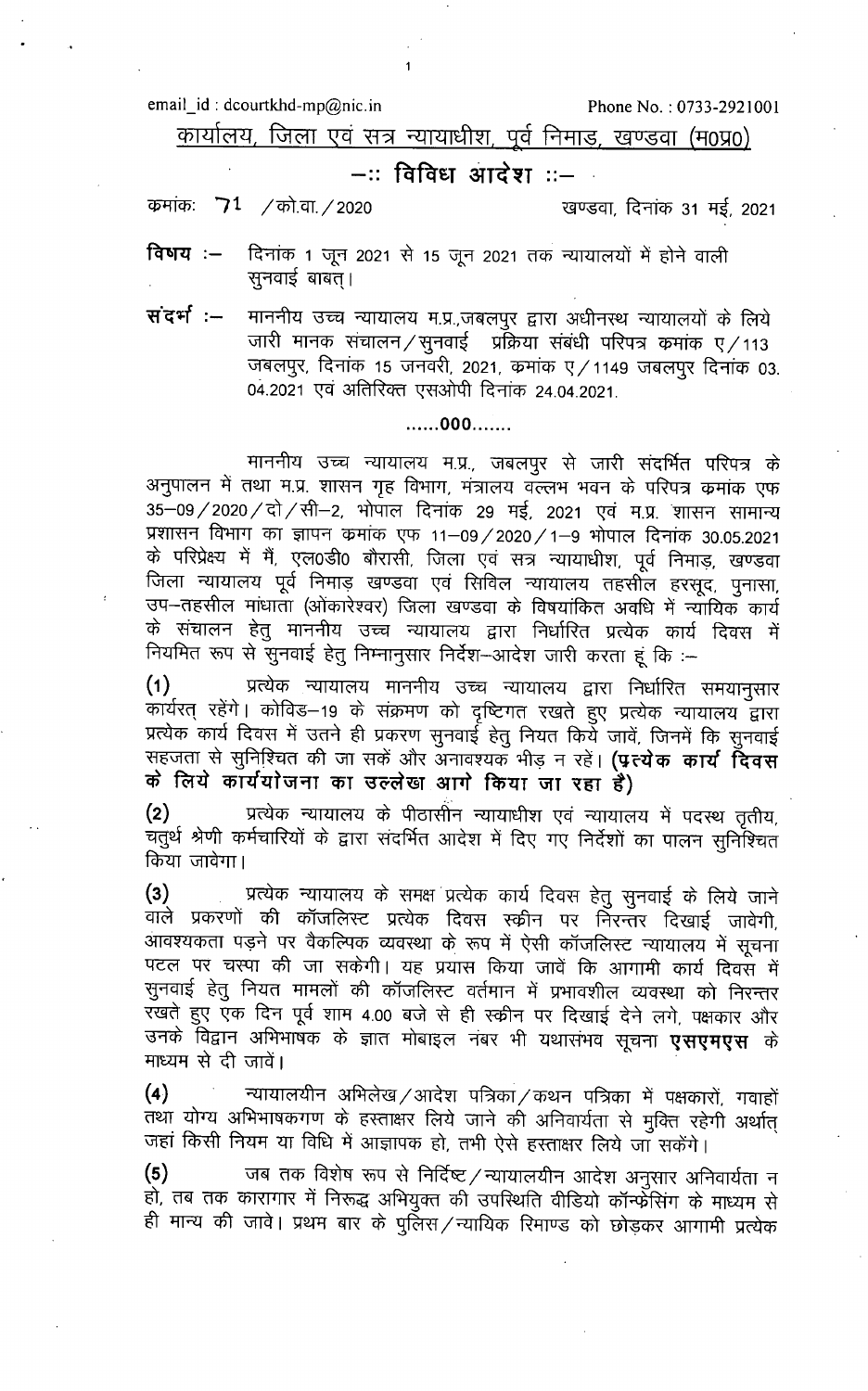रिमाण्ड हेतु अभियुक्त की उपरिथति न्यायिक कार्यवाही में वीडियो कॉन्फ्रेसिंग के माध्यम से ही सुनिश्चित की जावे। (यदि कोई अभियुक्त पूर्व से ही न्यायिक अभिरक्षा में हैं, तब उस दशा में किसी भी प्रकार की अभिरक्षा हेतु न्यायालय के समक्ष प्रोडक्शन वारंट से ऐसे अभियुक्त को बुलाये जाने की आवश्यकता नहीं रहेगी)

न्यायालय परिसर में उपस्थित अभिभाषकगण, न्यायालयीन कर्मचारीगण,  $(6)$ पक्षकारगण और अन्य हितग्राही आदि ही सुनिश्चित करेंगे कि न्यायालय परिसर में अनावश्यक भीड़ एकत्रित न हों। (इस हेतु गठित समिति के सभी सदस्य इस पर सतत् निगरानी और नियंत्रण रखेंगे, ऐसा करने के लिए वे हरसंभव उपाय करेंगे और आवश्यकतानुसार ऐसे उपाय करने और उसकी आवश्यकता होने की जानकारी जिला न्यायाधीश को अविलंब देंगे) वे ही पक्षकार न्यायालय परिसर में प्रवेश कर सकेंगे, जिन्हें की न्यायालय द्वारा किसी मामले में उपस्थित रहने हेतू निर्देशित किया गया हो।

ऐसे न्यायाधीशगण, अभिभाषकगण एवं उनके लिपिकवर्गीय कर्मचारी,  $(7)$ न्यायालयीन कर्मचारीगण, पक्षकारगण, साक्षी की हैसियत से अथवा अभिलेख पेश करने हेतू उपस्थित होने वाले प्रत्येक व्यक्ति जिन्हें कि क्वारंटाईन /आइसोलेट रहने के लिए निर्देश हैं; वे न्यायालय परिसर में प्रवेश हेतु पूर्णतया प्रतिबंधित रहेंगे। यहां तक कि इनमें से कोई भी किसी प्रकार के फ्लू/फीवर से ग्रसित है तो न्यायाधीशगण, कर्मचारीगण इसकी सूचना जिला न्यायाधीश को तथा अभिभाषकगण अपने संघ के अध्यक्ष, सचिव को और वे भी इसकी सूचना जिला न्यायाधीश को देंगे।

न्यायालय परिसर में शराब, पान, गुटका या तम्बाकू का सेवन करने वाले  $(8)$ व्यक्तियों का प्रवेश पूर्णतया निषिद्ध है, यदि कोई व्यक्ति ऐसी अवस्थाओं में पाया जावेगा, तो वह केन्द्र / राज्य सरकार के सुसंगत कानून / दिशा-निर्देशों के अनुसार अभियोजन / सजा हेत् उत्तरदायी रहेगा।

 $(9)$ परिसर में न्यायालय प्रवेश करने वाले प्रत्येक न्यायाधीशगण, अभिभाषकगण एवं उनके लिपिकवर्गीय कर्मचारी, न्यायालयीन कर्मचारीगण, पक्षकारगण, साक्षी की हैसियत से अथवा अभिलेख पेश करने हेतु उपस्थित होने वाले व्यक्ति निर्धारित फेस मास्क पहनेंगे या फेस (नाक, मुंह) को ढंककर रखेंगे। संबंधित प्रभारी अधिकारी, नजारत अनुभाग और अभिभाषक संघ के अध्यक्ष / सचिव / गठित समिति के सदस्य ऐसा किया जाना सुनिश्चित करेंगे।

- (अ) न्यायालय परिसर में प्रवेश करने वाले न्यायाधीशगण, अभिभाषकगण,  $(10)$ न्यायालयीन कर्मचारीगण परिसर के गेट कमांक-3 से तथा अभिभाषकगण के लिपिकवर्गीय कर्मचारी, पक्षकारगण, साक्षी की हैसियत से अथवा अभिलेख पेश करने हेतु उपस्थित होने वाले व्यक्ति गेट कमांक-1 से प्रवेश करेंगे। प्रवेश द्वार कमांक–1 पर न्यायालयीन कर्मचारी थर्मल स्कैनर, सेनेटाईजर से सुसज्जित रहेंगे, थर्मल स्कैनर और सेनेटाईजर का आवश्यक उपयोग करेंगे। किसी भी प्रकार की प्रतिकूल परिस्थिति पाये जाने पर तत्काल प्रशासनिक अधिकारी को सूचित करेंगे, वे उसे नोटशीट पर लेंगे और प्रभारी अधिकारी, नजारत/विशेष न्यायाधीश के माध्यम से जिला न्यायाधीश के समक्ष प्रस्तुत करेंगे।
	- (ब) अभिभाषक संघ खण्डवा के अध्यक्ष एवं सचिव महोदय से अपेक्षित है कि न्यायालय परिसर में उपस्थित होने वाले अभिभाषकगण तथा उनके लिपिक / मुंशी (जो कि पंजीकृत हैं) के थर्मल स्कैनर से जांच की व्यवस्था करेंगे और वे ही यह सुनिश्चित करेंगे कि वे सभी न्यायालय परिसर में कार्य हेतु उपरिथत रहने के योग्य है अथवा नहीं। जांच में प्रतिकूल परिणाम की दशा में उन्हें परिसर में उपस्थित न रहने दिया जाये; इसकी सूचना भी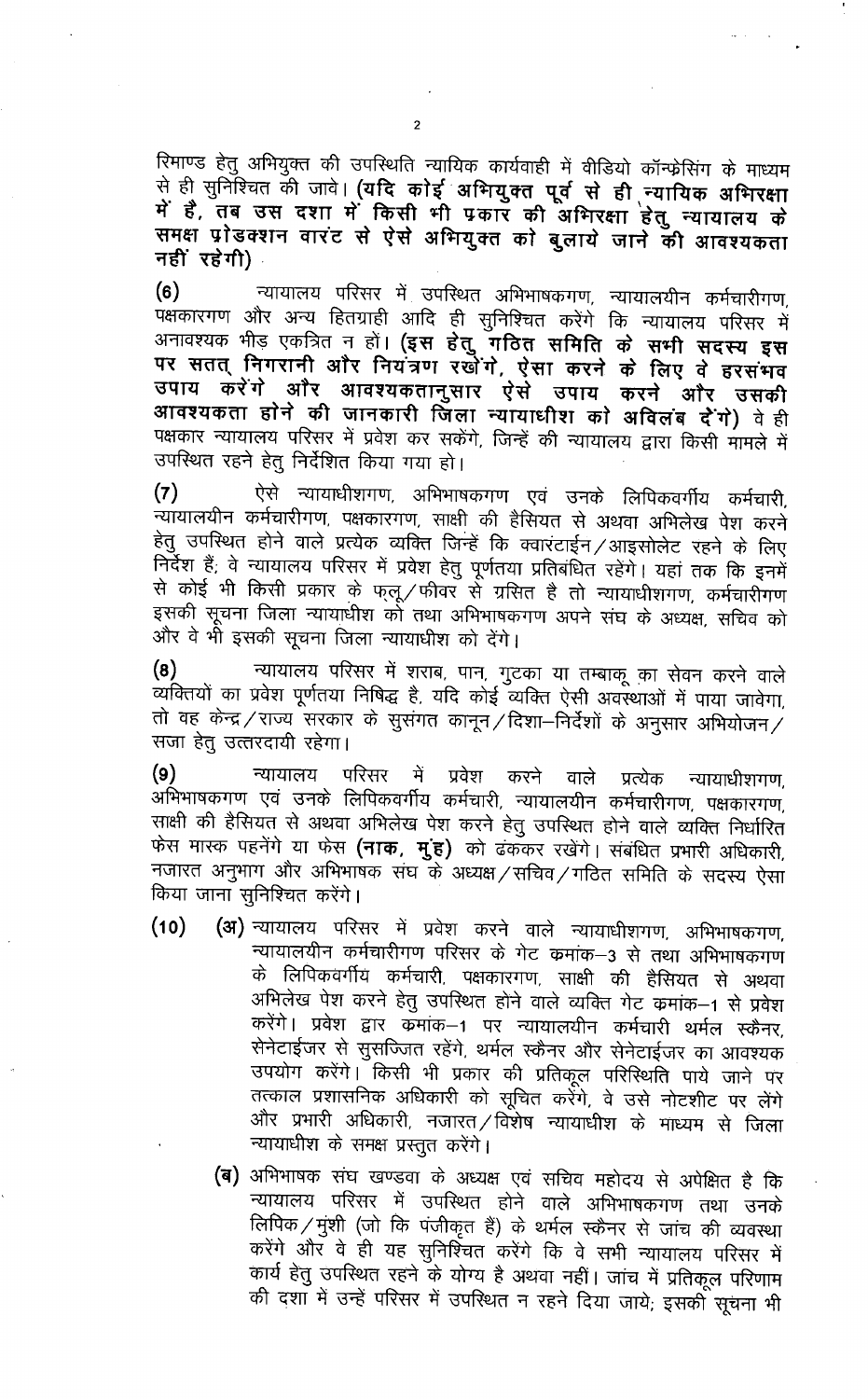- (स) न्यायालय परिसर मे रिथत न्यायालय भवन के निर्धारित स्थान पर वॉश बेसिन की व्यवस्था लिक्विड सोप के साथ की गई है। अतः जहां किसी भी न्यायालय में प्रवेश की आवश्यकता हो तो पक्षकार, साक्षीगण आदि प्रवेश के पूर्व ऐसे वॉश बेसिन का उपयोग करते हुए अपने हाथों को अच्छी तरह से धोयेंगे, तत्पश्चात् न्यायालय में प्रवेश कर सकेंगे।
- (द) सभी न्यायालयीन कर्मचारी, अभिभाषकगण अपने—अपने स्थान पर कार्य प्रारंभ करने के पूर्व स्वयं भी संक्रमण से बचाव के उपाय द्वारा यह सुनिश्चित करेंगे कि उनसे किसी भी प्रकार का संकमण फैलने की संभावना नहीं है। आवश्यकतानुसार चिकित्सा विभाग के उपलब्ध / उपस्थित कर्मचारी भी केन्द्र / राज्य सरकार द्वारा जारी दिशा—निर्देशों के अनुसार उपरोक्त सभी व्यक्तियों की यथोचित जांच सुनिश्चित करेंगे।
- **(इ)** न्यायालयीन अवकाश दिवस में अत्यावश्यक कार्य हेतु कार्य करने वाले रिमांड कोर्ट के न्यायालयीन कार्य के समय में भी उक्तानुसार व्यवस्था प्रभावशील रहेगी।

सक्षम प्राधिकारी द्वारा कफ्यूं/लाकडाउन/कंटेनमेंट क्षेत्र घोषित किये जाने  $(11)$ की दशा में ऐसे क्षेत्रों के न्यायालय में नियमित सुनवाई नही की जा सकेगी। यद्यपि ऐसे स्थानों में अत्यावश्यक प्रकरणों की सुनवाई सुनिश्चित की जा सकेगी, जिसकी सूचना माननीय उच्च न्यायालय की ओर भी प्रेषित की जावेगी।

- (अ) न्यायालय परिसर में मात्र ऐसे पक्षकारों और उनके अधिवक्तागण को ही  $(12)$ प्रवेश करने की अनुमति रहेगी, जिनके कि प्रकरण सुनवाई हेतु अधिसुचित, सूचीबद्ध किये गये हैं और इनके प्रवेश हेतू प्रभारी अधिकारी, नजारत अनुभाग के द्वारा न्यायालय परिसर के प्रवेश द्वार पर स्कैनर और सेर्नेटाईजर के समुचित उपयोग हेतु आवश्यकतानुसार कर्मचारी की उपस्थिति सुनिश्चित की जावेगी।
	- (ब) ऐसे अभिभाषकगण, जिन्हें कि नोटरी और शपथ आयुक्त का कार्य न्यायालय परिसर में निष्पादित करने की आवश्यकता होती है, तो अनावश्यक भीड़ न हो, इसलिए वे अपने इस कार्य के निष्पादन हेतु प्रत्येक कार्य दिवस में प्रातः 10.30 से 11.30, फिर दोपहर 02 से 02.30 तक. सायंकाल 04.00 से 05.00 बजे तक की अवधि में अपने इस कार्य का निष्पादन करेंगे, किन्तु इस कार्य के लिए न्यायालय परिसर में वे ही पक्षकार/व्यक्ति प्रवेश कर सकेंगे; जिनके कि पास संबंधित नोटरी, शपथ आयुक्त के द्वारा दिया गया एसएमएस या व्हाट्सएप पाया जावेगा।
	- (स) शपथ आयुक्त / नोटरी के दो दल बनाये जावे, एक दल प्रथम कार्य दिवस <u>में कार्य करेंगे तो दूसरे दल आगामी कार्य दिवस में कार्य करेंगे।</u> यह व्यवस्था अभिभाषक संघ के अध्यक्ष, सचिव, कार्यकारिणी के सदस्य द्वारा मिलकर आगामी कार्य दिवस से ही सुनिश्चित की जावेगी।

न्यायालय परिसर में स्थित रेस्टोरेंट, फोटोकॉपी की दुकानें पूर्णतया बंद  $(13)$ रहेंगी, न्यायालय परिसर के प्रवेश द्वार के आस—पास भी ऐसे सब व्यावसायिक स्थल बन्द रखें जावेंगे। यदि ऐसे कोई भी व्यावसायिक स्थल खुले रहे और अनावश्यक भीड–भाड़ पाई गई अर्थात् कोविड–19 के संकमण से बचाव हेतु प्रभावशील आवश्यक दिशा–निर्देश का उल्लंघन होने की दशा में ऐसे व्यावसायिक स्थल के स्वामी या व्यावसायी के विरूद्ध कठोर कार्यवाही की जावेगी।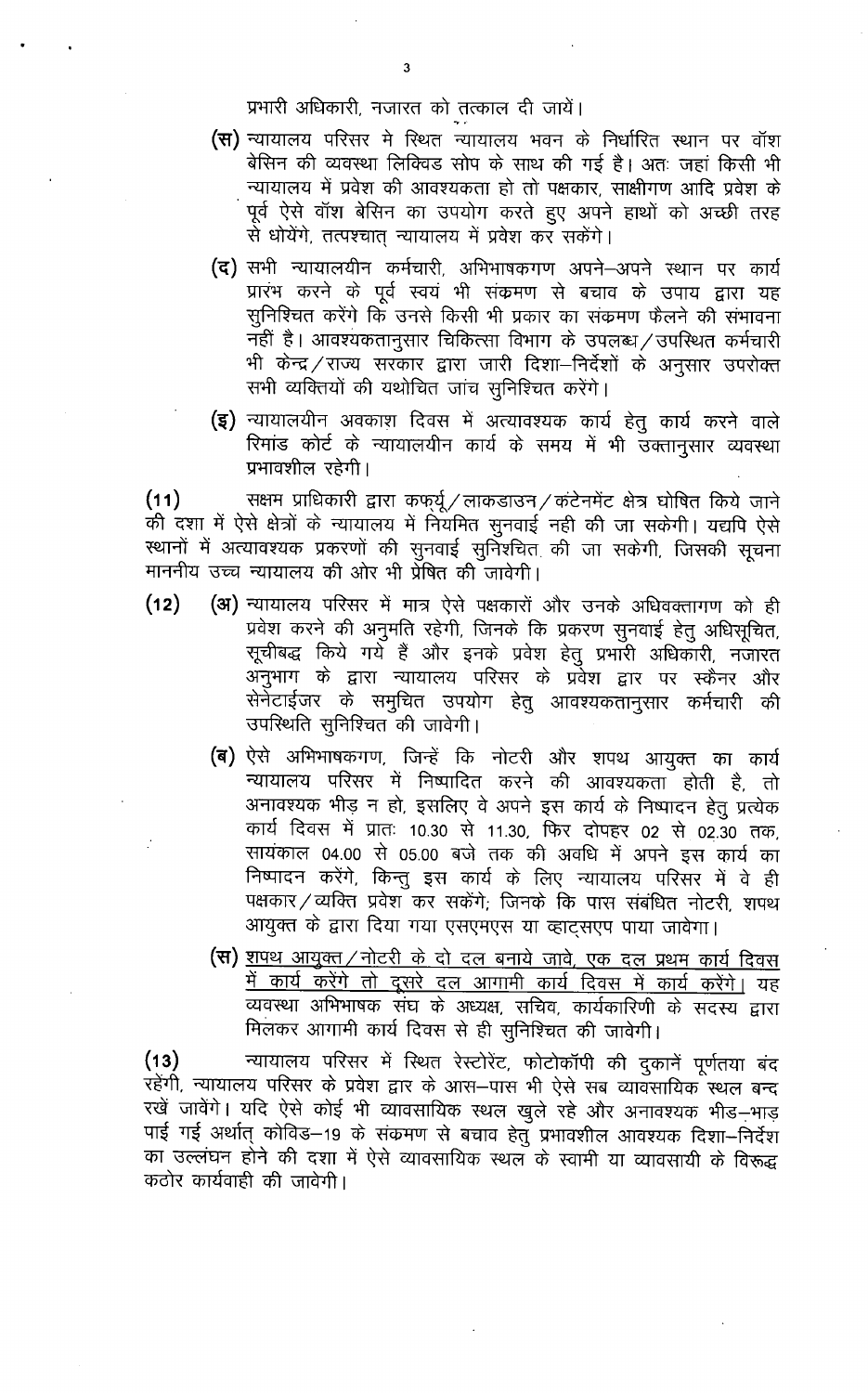- (अ) अभिभाषक संघ के कक्ष में भी अनावश्यक प्रवेश, अभिभाषकगण के प्रत्येक  $(14)$ बैठने के स्थान पर पक्षकारों की भीड़ पर नियंत्रण, अभिभाषक संघ के अध्यक्ष, सचिव, कार्यकारिणी के द्वारा रखा जावेगा। इस हेतु गठित समिति के द्वारा भी समय-समय पर आवश्यक उपाय किये जावेंगे।
	- कोविड–19 संक्रमण से बचाव हेतु जारी दिशा–निर्देशों का सम्यक रूप से (ब) पालन करते हुए अभिभाषक कक्ष, अभिभाषक चेंबर, लाइब्रेरी को खुला रखा जा सकता है। अध्यक्ष, सचिव अभिभाषक संघ यह सुनिश्चित करेंगे कि कक्ष में आवश्यक सेनीटाईजेशन करवाया जावे एवं कक्ष में सीमित अभिभाषकों की ही उपस्थिति रहे।

न्यायालय परिसर में आवश्यकतानुसार सेनेटाईजेशन, स्वच्छता नगर पालिक  $(15)$ निगम तथा स्वास्थ्य संबंधी कार्य जिला चिकित्सालय, खण्डवा की सहायता से सुनिश्चित किया जावे। मुख्य प्रवेश द्वार, शौचालय, भवन के गलियारों में आवश्यकतानुसर हेण्डवॉश, सेनेटाईजर को व्यवस्था सुनिश्चित की जावे, जिससे कि किसी भी पक्षकार, व्यक्ति का न्यायालय कक्ष में प्रवेश नियंत्रित और संक्रमण रहित हो सकें।

न्यायाधीशगण, अधिवक्तागण, न्यायालयीन कर्मचारीगण, पक्षकारगण व अन्य  $(16)$ हितग्राही आदि न्यायालय परिसर में सामाजिक दूरी का पालन अनिवार्यतः सुनिश्चित करेंगे। सामाजिक दूरी को ध्यान में रखते हुए ही न्यायालय परिसर में कुर्सी / बेंचेस लगाई जावे। कर्मचारीगण भी सामाजिक दूरी का पालन करते हुए अपने बैठने का स्थान सुनिश्चित करें।

न्यायालय परिसर में स्थापित डिस्प्ले बोर्ड, सूचना एवं सुविधा के लिए  $(17)$ संचालित रखें जायेंगे।

प्रत्येक न्यायालय द्वारा पारित आदेश/निर्णय एवं प्रकरणों में आगे नियत  $(18)$ की गई तिथियों की जानकारी अविलंब जिला न्यायालय की वेबसाईट पर अपलोड करना सूनिश्चित किया जावें।

- (19) (अ) राज्य शासन द्वारा जारी दिशा-निर्देशों के अनुसार 65 वर्ष से अधिक आयु के व्यक्तियों, पक्षकारों, साक्षियों, योग्य अभिभाषकगण/वरिष्ठ अभिभाषकगण से अनुरोध है कि जब तक कोविड–19 के संकमण से बचाव रखते हुए न्यायालयीन कार्य का निष्पादन होना है, तब तक वे कृपया न्यायालय में प्रवेश नहीं करें, न्यायालय में उपस्थित रहने से स्वयं को बचायें, इससे कठोरतापूर्वक परहेज करें**। (जहां अनिवार्य आवश्यकता** हो. न्यायालयीन आदेश हो, तभी संकमण से सुरक्षा के सभी मानकों का पालन करते हुए ही सीधे न्यायालय में, निर्धारित समय पर प्रवेश करें और कार्यवाही पूर्णता उपरांत न्यायालय परिसर से निर्गम करें)
	- इस आयु वाले अथवा अधिक आयु वाले अभिभाषकगण चाहे तो वे (ब) जित्सी/विडियो एप/गूगल मीट्स या अन्य मैंसेजर संचार माध्यम से संबंधित न्यायालय से जुड़कर अपने निवास स्थान या कार्यालय से ही अपना पक्ष प्रस्तुत कर सकते हैं।

न्यायालय परिसर में किसी भी प्रकार के भोज आदि कार्यक्रम आयोजित  $(20)$ किये जाने की अनुमति नहीं रहेगी। **(राष्ट्रीय महत्व के** आयोजन जैसे झण्डावंदन आदि नियमानुसार, संकनण से बचाव के सभी उपाय के अधीन किये जा सकेंगे)

यदि कोई अभिभाषक या पक्षकार कोविड–19 के संक्रमण से बचाव हेतु  $(21)$ जारी दिशा-निर्देशों का उल्लंघन करते हुए पाये जाते हैं तो उनके विरूद्ध म0प्र0 राज्य अधिवक्ता संघ एवं संबंधित अधिवक्ता संघ तथा माननीय उच्च न्यायालय म0प्र0 को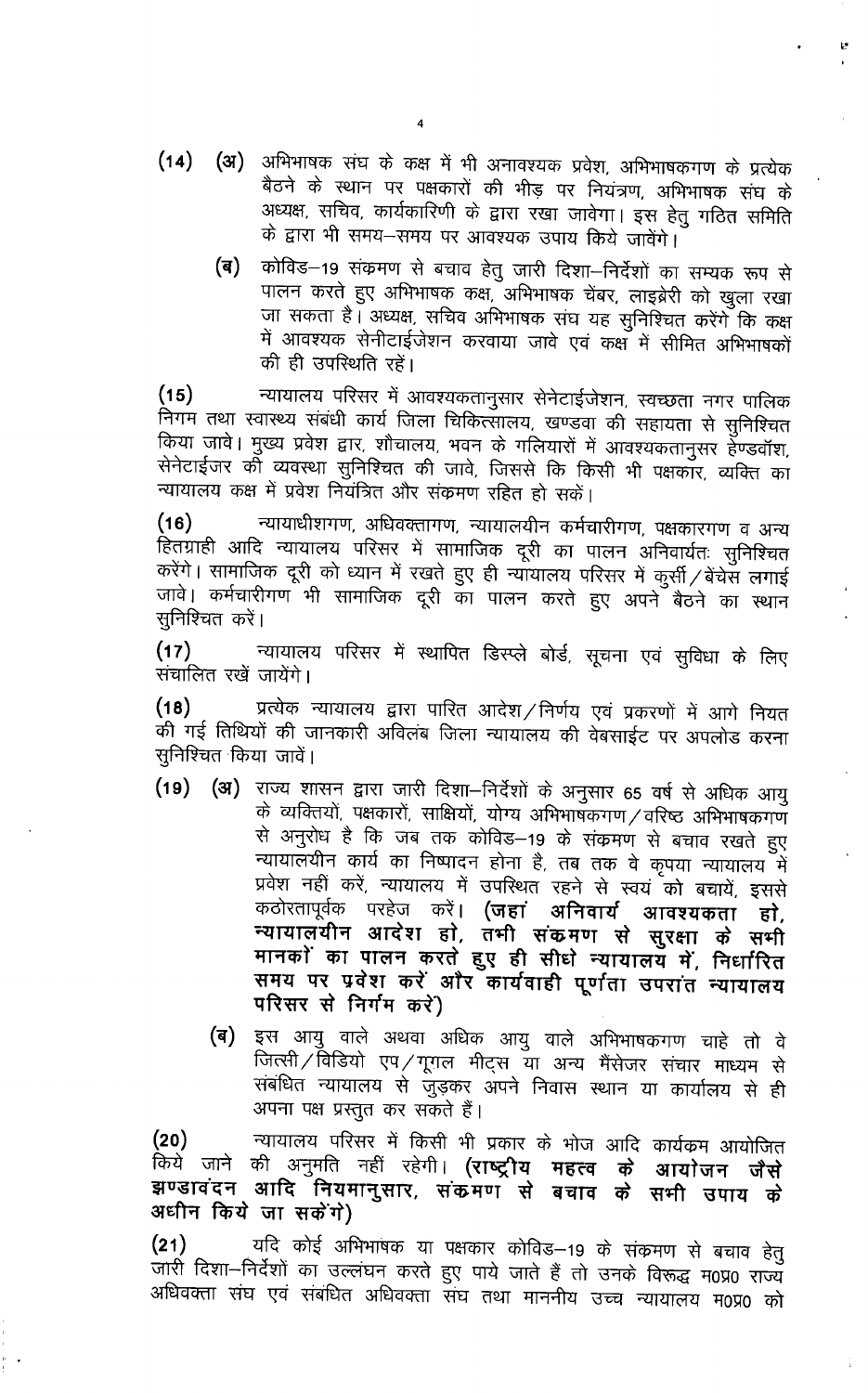यथोचित कार्यवाही हेतू सूचित किया जावेगा।

दिशा-निर्देश, आदेश पालन सुनिश्चित किये जाने हेतु निम्नानुसार समिति  $(22)$ .<br>का गठन अभिभाषक संघ, खण्डवा के अध्यक्ष और सचिव की सहमति से किया जाता है कि $:=$ 

 $\frac{1}{2} \frac{1}{\sqrt{2}} \frac{1}{\sqrt{2}}$ 

- (1) वरिष्ठ न्यायाधीश श्री पी.सी. आर्य. विशेष न्यायाधीश  $\frac{1}{2}$
- (2) अभिभाषक संघ द्वारा नामित अभिभाषकः– श्री लखन मण्डलोई, अधिवक्ता
- (3) जिला न्यायालय के कर्मचारी
- श्री हरीश उत्तानी, प्रशासनिक अधिकारी और इनके अवकाश पर रहने की दशा में

श्री आर.के. शर्मा, उप–प्रशासनिक अधि.

तहसील मुख्यालय हरसूद, पुनासा, मांधाता (ओंकारेश्वर) हेतु सदर्भित परिपत्र के पालन में ऐसी समिति का गठन ऐसे स्थान पर कार्यरत ⁄वरिष्ठ न्यायाधीश के द्वारा जिस प्रकार से किया गया है, उसी प्रकार से यथावत रहेगा।

 $(23)$ इस विविध आदेश की कंडिका-01 (उपरोक्त) के अनुसार सिविल एवं दांडिक मामलों में सुनवाई की कार्य व्यवस्था निम्नानुसार रखी जा सकेगी :-

- $(i)$ विचाराधीन बंदियों के प्रकरण, जिनमें धारा 313 द.प्र.सं. में परीक्षा करना है, अंतिम तर्क सूने जाना, निर्णय दिया जाना है तथा जमानत, सुपुर्दगी संबंधी, संक्षिप्त विचारण के प्रकरण, माननीय सर्वोच्च न्यायालय तथा माननीय उच्च न्यायालय के आदेश अनुसार निर्देशित किये गये मामलों को सुनवाई में प्राथमिकता दी जावेगी।
- $(ii)$ धारा 125, 128 दंड प्रकिया संहिता, घरेलू हिंसा अधिनियम, दांडिक अपील, पुनरीक्षण याचिक (दांडिक), महिलाओं और वृद्धजनों से संबंधित प्रकरण (जिनमें वे फरियादी हो) को नियमित सुनवाई में रखा जावेगा, वे ही मामले सुनवाई में लिये जावें, जिनमें भौतिक सुनवाई की आवश्यकता न पड़े।
- (iii) उत्तराधिकार प्रमाण-पत्र, पारिवारिक (वैवाहिक) विवाद, सिविल अपील, सिविल विविध अपील, मोटर दूर्घटना से उत्पन्न क्षतिपूर्ति प्रकरण, जिनमें साक्ष्य दर्ज करने की आवश्यकता न हो अर्थात वी.सी. के माध्यम से सुनवाई की जा सकती है।
- (iv) ऐसे सिविल वाद, जिनमें अत्यावश्यक एवं तात्कालिक अनुतोष की आवश्यकता है, ऐसे आवेदनपत्र भी प्रत्येक कार्य दिवस में अधिकतम 01.30 बजे तक पेश करना सुनिश्चित किया जावें।
- (v) ऐसे सिविल व दांडिक मामले, जिनमें कि राजीनामा पेश किया जा रहा हो और ऐसे राजीनामा के आधार पर प्रकरण का तत्काल निराकरण हो रहा हो ।
- (vi) ऐसे सिविल, दांडिक, क्लेम, भूअर्जन संबंधी प्रकरण, जिनमे कि मात्र वी.सी. के माध्यम से अंतिम तर्क सुनकर ऐसे प्रकरण का निराकरण किया जा सके ।
- (vii) सभी प्रकार के जमानत आवेदनपत्र, सुपुर्दगी आवेदनपत्र भी प्रत्येक कार्य

दिवस में अधिकतम 01.30 बजे तक पेश करना सुनिश्चित किया जावें।

नोट- प्रत्येक न्यायालय में सीमित संख्या में उतने ही मामले सुनवाई हेतु लगाये जा सकेंगे, जिनमें कि कम समय के भीतर और सहजता से, अनावश्यक भीड़ एकत्रित किये बिना सुनवाई पूर्ण की जा सकें। यदि किसी न्यायालय में संक्षिप्त विचारण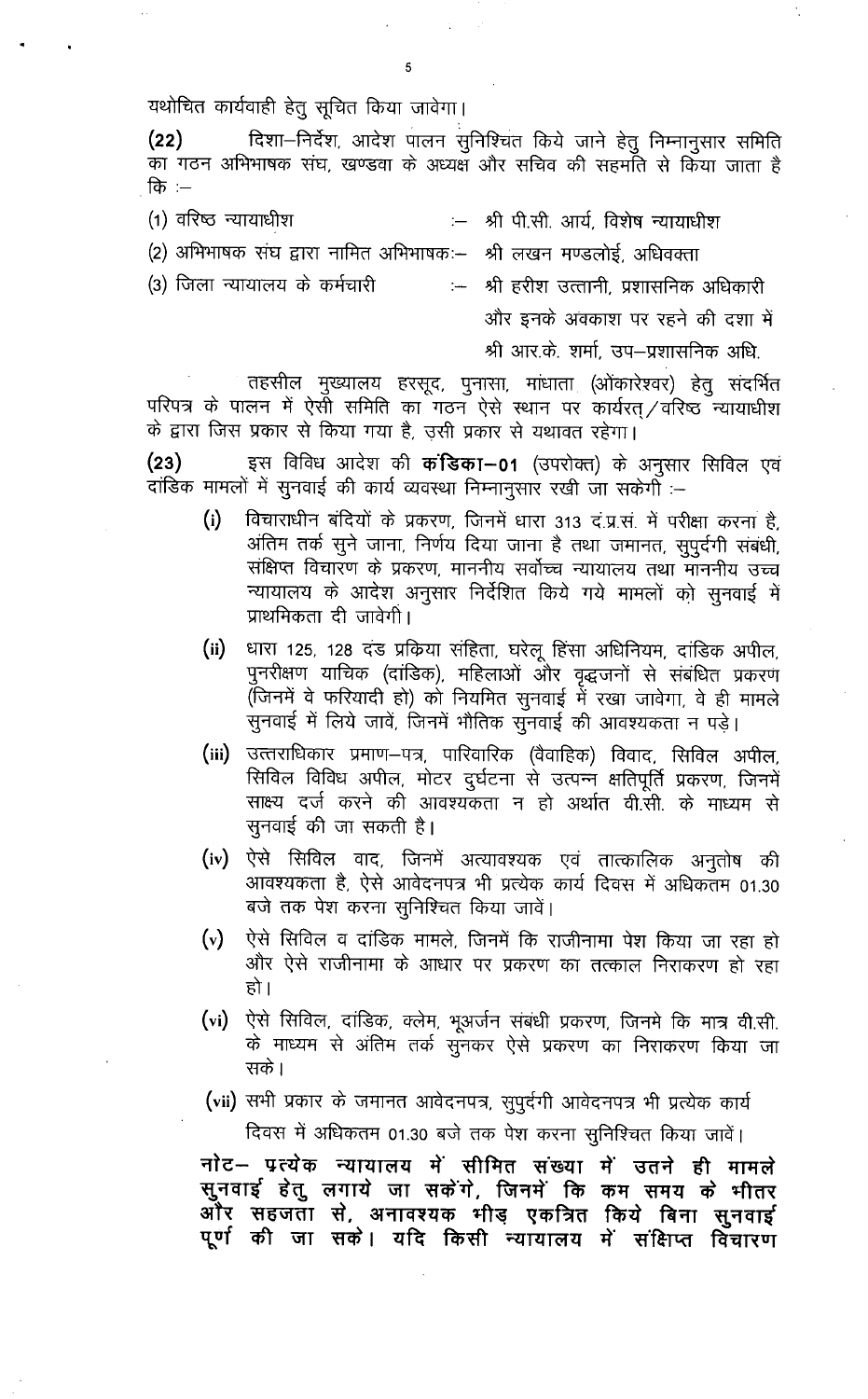प्रकृति के मामले अधिक मात्रा में पेश होते हैं तो उसकी सूचना तत्काल मुख्य न्यायिक मजिस्ट्रेट को दी जावेगी, जिससे कि ऐसे प्रकरण अन्य न्यायालय में तत्काल अंतरित कर उनका त्वरित निराकरण किया जा सकेगा।

फाईलिंग काउंटर पर पेश किये जाने वाले प्रत्येक मामलों / इश्तगासा के  $(24)$ ्<br>अभियोग पत्र एवं सलग्न प्रलेख प्रमाण/परिवादपत्र (जिनमें विधि द्वारा निर्धारित समयावधि समाप्त हो रही हो) प्रस्तुति के पूर्व संबंधित पुलिस थाना के द्वारा भी उन्हें सकमण मुक्त किया जावें और भारसाधक अधिकारी का यह प्रमाण-पत्र पृथक से पेश किया जावे कि-

"यह प्रमाणित किया जाता है कि अभियोगपत्र व प्रलेख प्रमाण न्यायालय में प्रस्तुति के पूर्व उसे निर्धारित रीति से संकमण मुक्त किया गया है।" हस्ताक्षर व मोहर

**267-**

(एल0डी0 बोरासी) प्रधान जिला न्यायाधीश पूर्व निमाड़, खंडवा (म0प्र0)